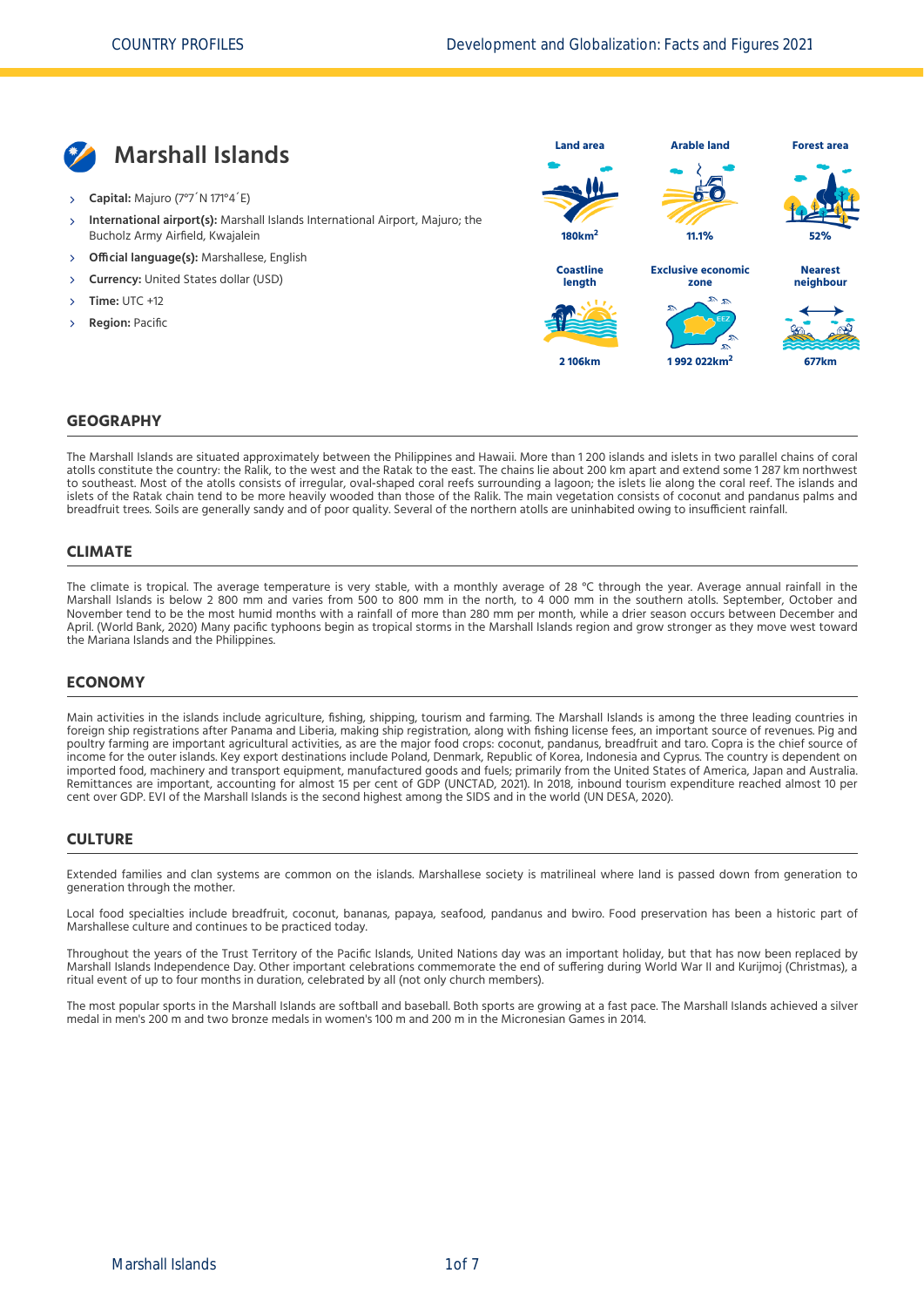### **ECONOMIC TRENDS**

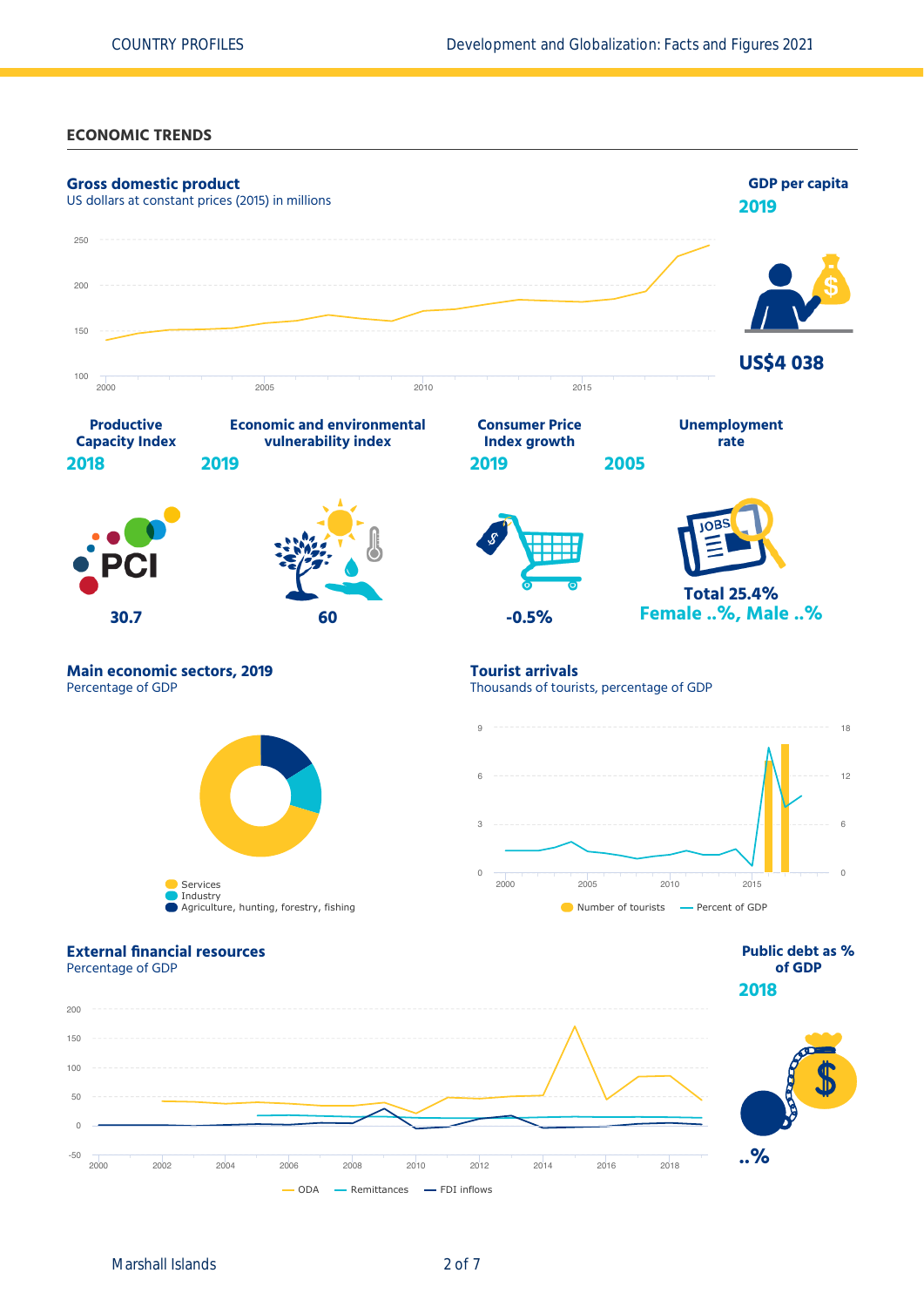# **MARITIME TRANSPORT**

#### **Fleet size** Number of ships

| Ship type            | 2011 | 2019 |
|----------------------|------|------|
| <b>Total fleet</b>   | 1407 | 1407 |
| Oil tankers          | 264  | 266  |
| <b>Bulk carriers</b> | 311  | 333  |
| General cargo        | 161  | 77   |
| Container ships      | 52   | 49   |
| Other types of ships | 619  | 682  |

# **Port performance**

Ranked by 2019 data within SIDS group

| <b>Indicators</b>            | 2019     | <b>SIDS Ranking</b> |
|------------------------------|----------|---------------------|
| Number of port calls         | 101      | 32                  |
| Median time in port (days)   | 1        | я                   |
| Average age of vessels       | 15       | -21                 |
| Average size (GT) of vessels | 11 5 5 6 | フフ                  |
|                              |          |                     |



**Container port throuput**

# **Bilateral connectivity index, 2019**

Top 5 partners



# **Liner shipping connectivity index**

Maximum China Q1 2006=100

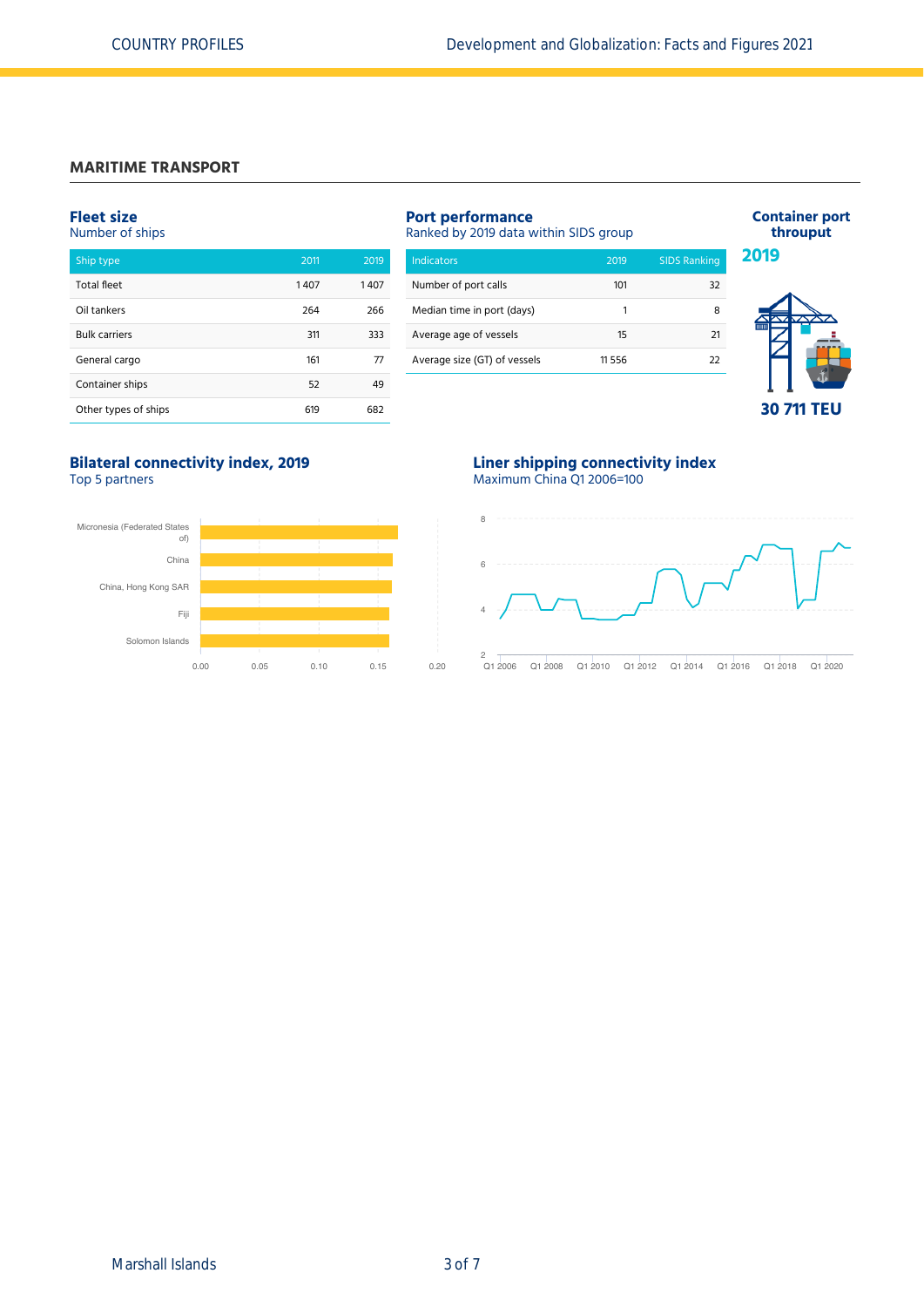# **POPULATION**

### **Total population**

Thousands of people, share of urban population



## **Population development indicators**

| <b>Indicators</b>                             | Period               | Value |  |
|-----------------------------------------------|----------------------|-------|--|
| Poverty headcount (% of population)           | $\ddot{\phantom{a}}$ |       |  |
| Human development index                       | 2018                 | 0.7   |  |
| Human assets index                            | 2020                 | 79    |  |
| Adult literacy rate (15+ years, both sexes %) |                      |       |  |
| Gender inequality index                       | 2010                 | 0.6   |  |



# **Age structure by gender, 2019**

Percentage of total population

No data available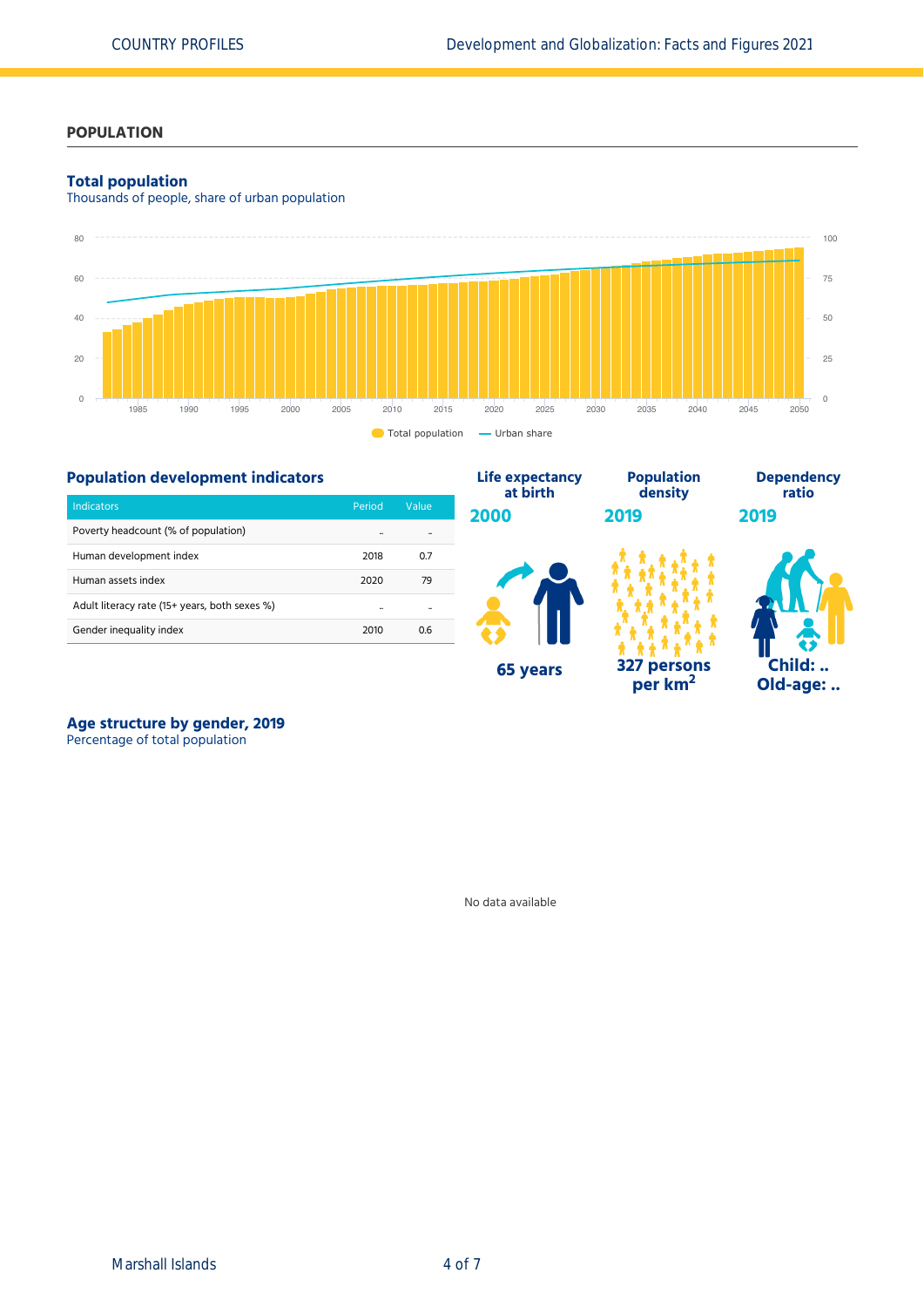# **INTERNATIONAL TRADE**

# **Merchandise and services trade**

US dollars in millions

| <b>Indicators</b>   | 2005 | 2010 | 2015     | 2019 | 2019 (% of GDP) |
|---------------------|------|------|----------|------|-----------------|
| Merchandise exports | 25   | 32   | 52       | 55   | 23.2            |
| Merchandise imports | 94   | 150  | 108      | 68   | 28.6            |
| Services exports    | 0    | 0    | 0        | 0    |                 |
| Services imports    | 0    | 0    | $\Omega$ | O    |                 |
|                     |      |      |          |      |                 |



# **Top 5 partners in merchandise trade, 2019**

Exports in millions US dollars



## **Merchandise exports by product group, 2019**

## **Services exports by category, 2019**

Agricultural raw materials All food items Fuels Manufactured goods Ores, metals, precious stones and non-monetary gold

No data available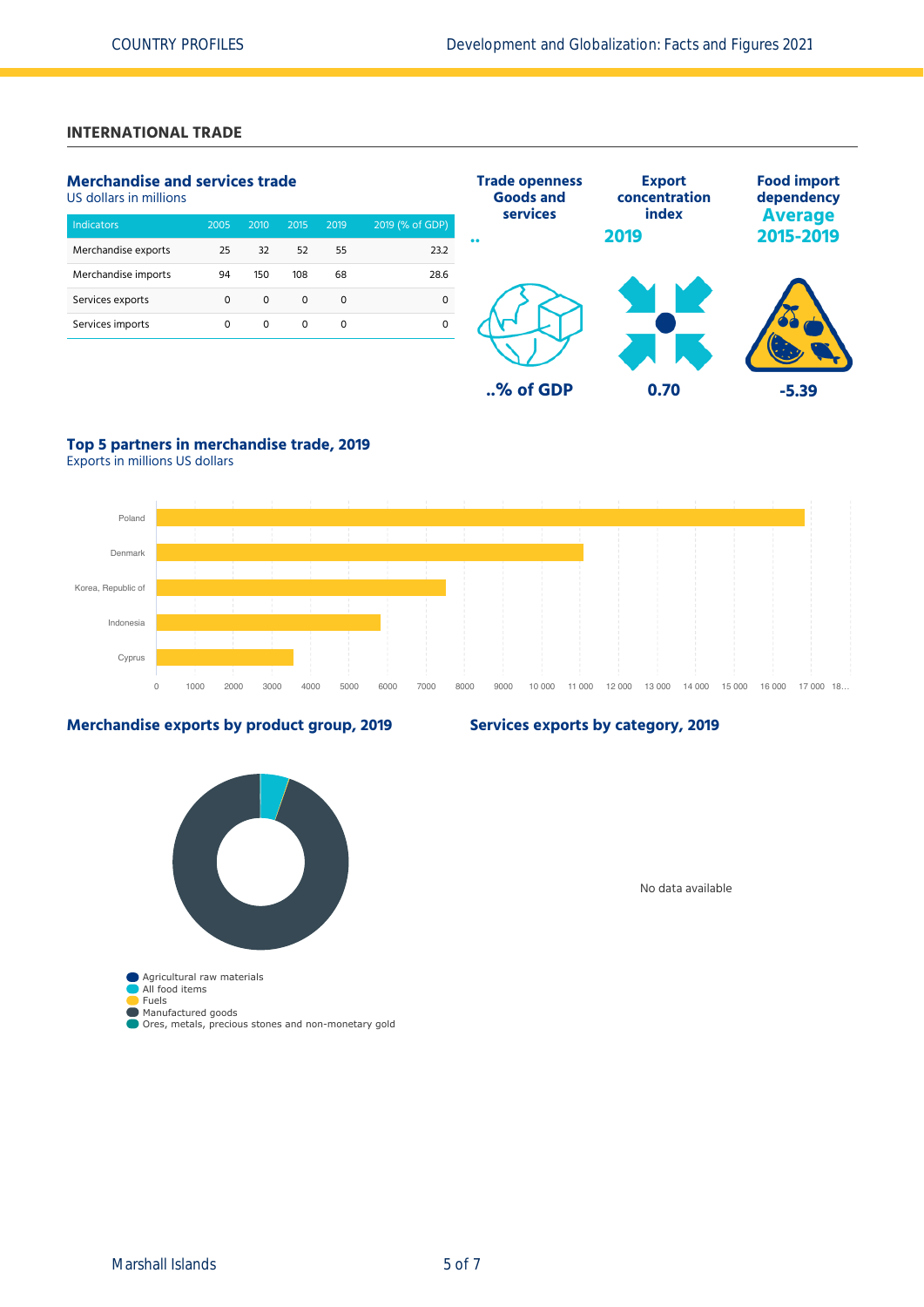#### **ENVIRONMENT**



### **INFORMATION AND COMMUNICATIONS TECHNOLOGY**